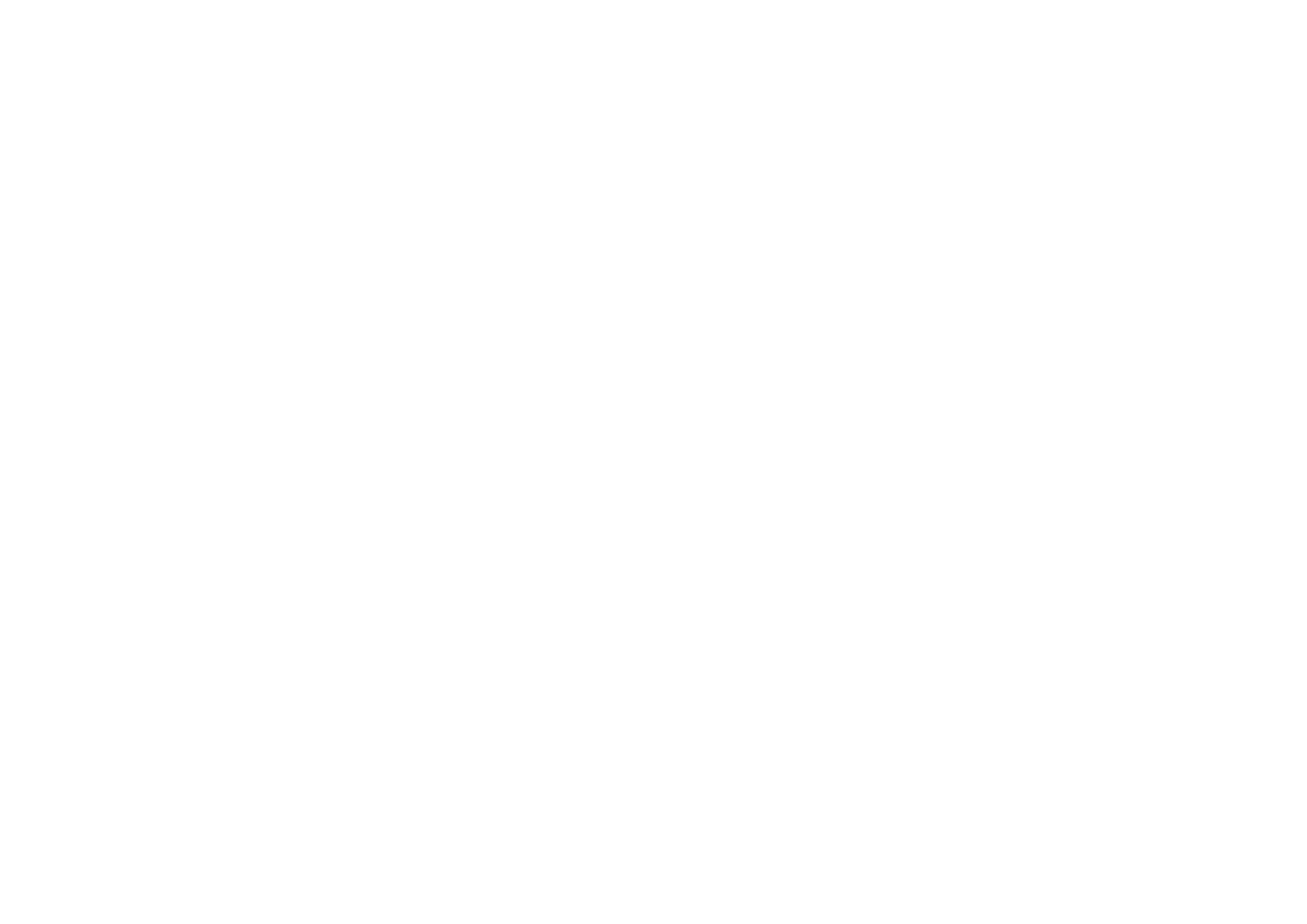## **School Profile**

| <b>Purpose</b>                         | The school has a clear aim to keep building a positive culture within the school where staff & caregivers share the responsibility<br>to maximize learning outcomes for all students.             |
|----------------------------------------|---------------------------------------------------------------------------------------------------------------------------------------------------------------------------------------------------|
| <b>Values</b>                          | We promote the values of Success, Continually Improving, Learning, Confidence and Cooperative Relationships.                                                                                      |
| <b>Environmental</b><br><b>Context</b> | Bridgewater is a small rural town situated on the banks of the Loddon River, 40 kms north west of the City of Bendigo. The<br>school caters for approximately 30 children in multi-age groupings. |
|                                        | Our Learning Technologies are constantly undergoing improvements, to create stimulating, technologically enhanced learning                                                                        |
|                                        | environments. Students have individual netbooks from Grades 3-6 and our younger students have the use of netbooks and                                                                             |
|                                        | iPads. We have interactive white boards in each of the three classrooms. Technology is integrated into classroom programs.                                                                        |
|                                        | We enjoy attractive facilities which are well maintained. In 2009, through B.E.R. funding, the school underwent a substantial                                                                     |
|                                        | refurbishment which rationalized the school layout and teaching spaces.                                                                                                                           |
|                                        | Australian and Victorian Essential Learning Standards (AusVELS), supported by Principles of Learning and Teaching (PoLT)                                                                          |
|                                        | and our integrated curriculum, provides a rigorous and stimulating learning environment where students are encouraged to take<br>responsibility to manage their own learning.                     |
|                                        | Our students are involved in a broad range of extra-curricular activities, many within the St IngleBridge Cluster, which enables                                                                  |
|                                        | Bridgewater Primary School to provide students with an exciting array of experiences which add greatly to the depth of our                                                                        |
|                                        | program. Involvement with local schools provides new friendship groups and assists with secondary school transition. The                                                                          |
|                                        | provision of some key learning areas such as L.O.T.E. has been a greater challenge in recent years though we have a Hanban                                                                        |
|                                        | Chinese language teacher for 2015 and will have a V.I.T. registered language teacher for 2016.                                                                                                    |
|                                        | Student wellbeing is based around a 'Restorative Approach' which is administered in a consistent 'whole school' manner by all                                                                     |
|                                        | staff, across the school. Social skills development is embedded into our day-to-day teaching and learning. We provide School                                                                      |
|                                        | Chaplaincy which supports both students and families. The school enjoys a wonderful, 'big family' atmosphere.                                                                                     |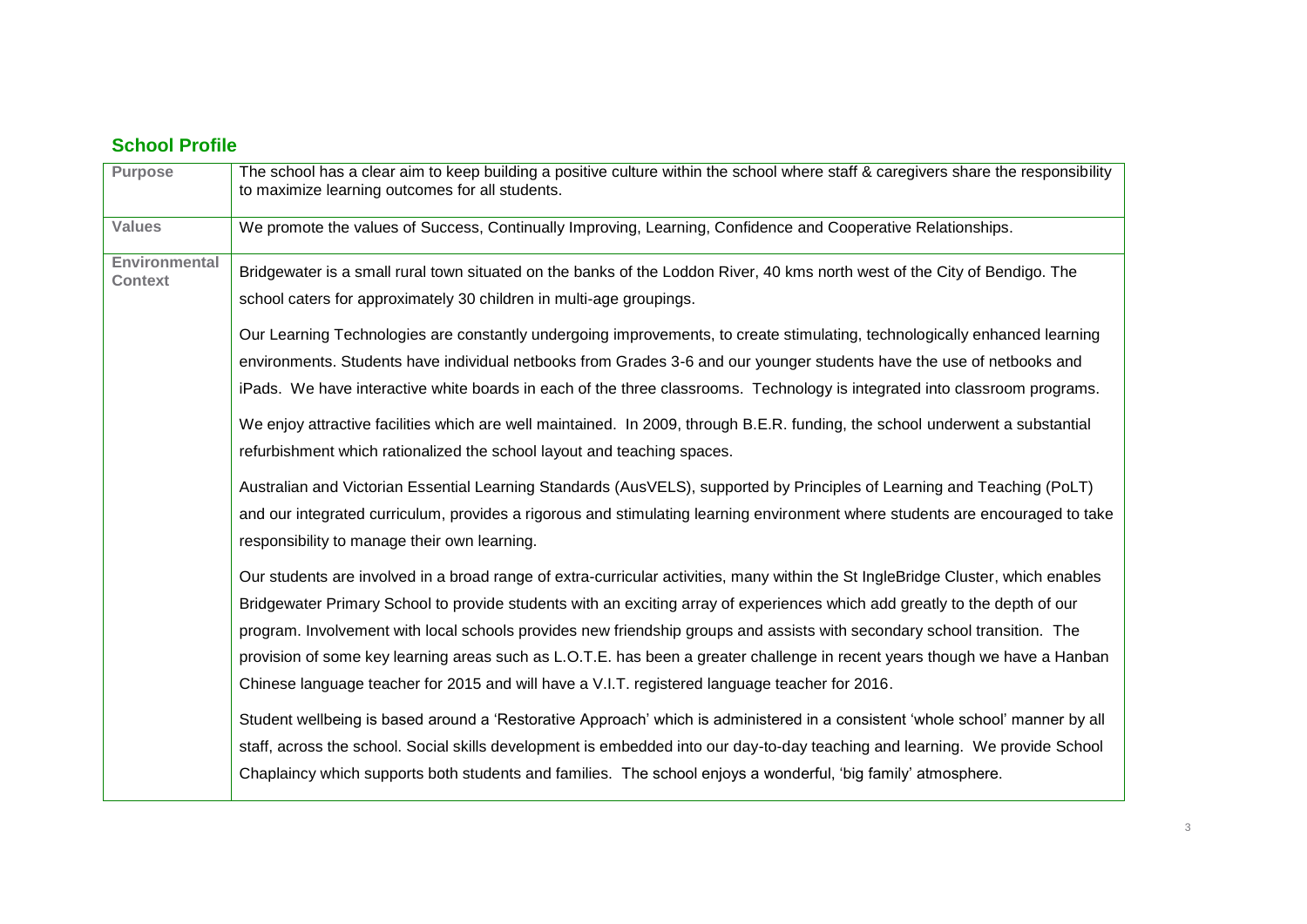|                                    | We pride ourselves in the fact that, in a small country community, every student is a significant individual within the school<br>environment. We have a strong celebratory culture where we acknowledge success at every opportunity.<br>Our enrolments have been trending downwards over a number of years. This has posed challenges in regards to budgeting<br>and maintaining staff levels. The need for a viable 'After School Care' program has emerged as a substantial factor in<br>maintaining maximum enrolments. |  |  |  |  |  |  |  |  |
|------------------------------------|------------------------------------------------------------------------------------------------------------------------------------------------------------------------------------------------------------------------------------------------------------------------------------------------------------------------------------------------------------------------------------------------------------------------------------------------------------------------------------------------------------------------------|--|--|--|--|--|--|--|--|
|                                    | Parents play a strong role in a broad range of school programs. We appreciate the fundamental research based benefits of<br>strong home relationships and input into the educational process. The school has a strong community support network, which                                                                                                                                                                                                                                                                       |  |  |  |  |  |  |  |  |
|                                    | works tirelessly, raising funds and providing services, to provide quality educational resources and facilities. A very productive                                                                                                                                                                                                                                                                                                                                                                                           |  |  |  |  |  |  |  |  |
|                                    | Parents Club and School Council contribute significantly to the overall success we experience at Bridgewater Primary School.                                                                                                                                                                                                                                                                                                                                                                                                 |  |  |  |  |  |  |  |  |
| <b>Service</b><br><b>Standards</b> |                                                                                                                                                                                                                                                                                                                                                                                                                                                                                                                              |  |  |  |  |  |  |  |  |
|                                    | The school guarantees all students access to a broad, balanced and flexible curriculum including skills for learning and<br>$\circ$<br>life.                                                                                                                                                                                                                                                                                                                                                                                 |  |  |  |  |  |  |  |  |
|                                    | The school provides a safe and stimulating learning environment to ensure all students can achieve their full potential.<br>$\circ$                                                                                                                                                                                                                                                                                                                                                                                          |  |  |  |  |  |  |  |  |
|                                    | All students will receive instruction that is adapted to their individual needs.<br>$\circ$                                                                                                                                                                                                                                                                                                                                                                                                                                  |  |  |  |  |  |  |  |  |
|                                    | All teachers will provide timely and targeted feedback to students and parents.<br>$\circ$                                                                                                                                                                                                                                                                                                                                                                                                                                   |  |  |  |  |  |  |  |  |
|                                    | The school fosters close links with parents and the broader school community through its commitment to open and<br>$\circ$<br>regular communications.                                                                                                                                                                                                                                                                                                                                                                        |  |  |  |  |  |  |  |  |

 $\blacksquare$ 

┱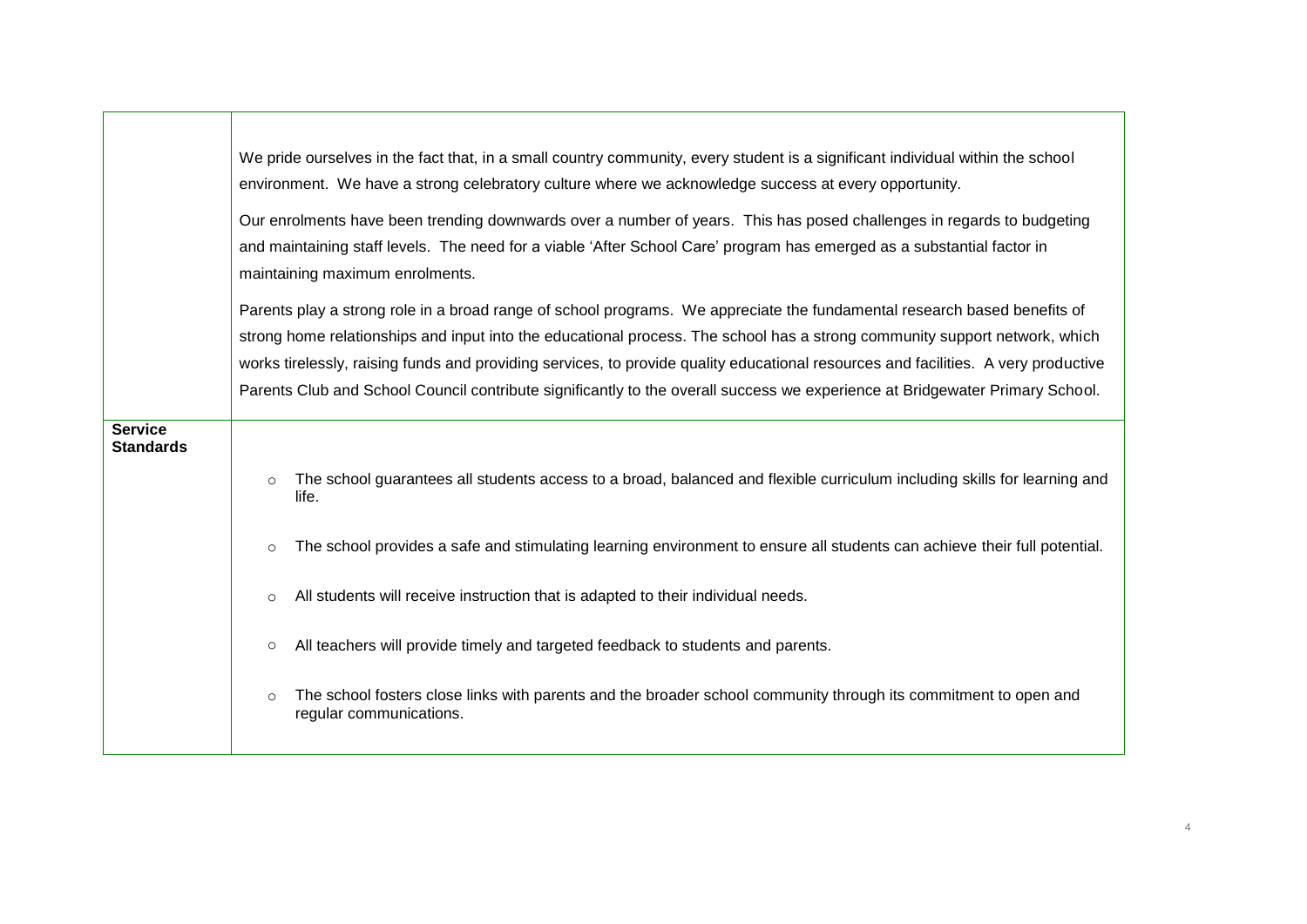## **Strategic Direction**

|                                                                                                                                                                                                                                                                                                                                                                                                                                                                     | <b>Goals</b>                                                                                                                                                                                                                                                                             | <b>Targets</b>                                                                                                                                                                                                                                                                                                             | <b>Key Improvement Strategies</b>                                                                                                                                                                                                                                                                                                                                                                                                                                                                                                                                    |
|---------------------------------------------------------------------------------------------------------------------------------------------------------------------------------------------------------------------------------------------------------------------------------------------------------------------------------------------------------------------------------------------------------------------------------------------------------------------|------------------------------------------------------------------------------------------------------------------------------------------------------------------------------------------------------------------------------------------------------------------------------------------|----------------------------------------------------------------------------------------------------------------------------------------------------------------------------------------------------------------------------------------------------------------------------------------------------------------------------|----------------------------------------------------------------------------------------------------------------------------------------------------------------------------------------------------------------------------------------------------------------------------------------------------------------------------------------------------------------------------------------------------------------------------------------------------------------------------------------------------------------------------------------------------------------------|
|                                                                                                                                                                                                                                                                                                                                                                                                                                                                     | Goals are aspirational statements. They<br>define what outcomes the school is<br>striving to achieve. Goals evolve from<br>the school's purpose, values and context<br>and build on the analysis of student<br>outcomes undertaken through the self-<br>evaluation and review processes. | Targets are defined measures of the<br>successful achievement of the school's<br>goals. Targets can take a number of<br>forms and may focus on the outcomes<br>achieved by all students, such as the<br>learning growth all students will be<br>expected to achieve, or on the outcomes<br>of a smaller group of students. | Key improvement strategies are the high-<br>level actions that the school will undertake<br>to achieve its goals and targets. They<br>represent the sequential process of change<br>that will need to occur if the goals and<br>targets are to be realised. Key<br>improvement strategies are broad and are<br>likely to take several years to implement<br>successfully and sustainably.<br>Implementation of the key improvement<br>strategies will be documented in detail<br>through the school's Annual<br>Implementation Planning process.                     |
| <b>Achievement</b><br>Achievement refers to both<br>the absolute levels of<br>learning attainment and<br>growth in student learning<br>that schools strive to<br>support.<br>While recognising that<br>literacy and numeracy are<br>essential foundations for<br>students' success,<br>achievement outcomes<br>encompass a broader view<br>of learning, spanning the<br>full range of curriculum<br>domains, as well as<br>students' co-curricular<br>achievements. | To meet the personalised learning<br>needs of each student, engaging all<br>stakeholders in the process, and<br>ensure strong learning growth,<br>especially in literacy and numeracy.                                                                                                   | AusVels and On Demand data to<br>$\bullet$<br>indicate that every student,<br>deemed capable, will achieve<br>more than 12 months growth<br>for every year.                                                                                                                                                                | Consolidate the alignment of<br>$\bullet$<br>assessment to the AusVELS scope<br>and sequence curriculum utilizing<br>the school's existing assessment<br>schedule format<br>Give continued focus to relative<br>$\bullet$<br>growth levels of individual<br>students as the means of<br>measuring achievement and track<br>this achievement using a digital<br>technology tool such as DEECD's<br>'Student Mapping Tool'<br>Engage stakeholders, including<br>$\bullet$<br>parents, colleagues, external<br>support services etc., in a<br>collaborative approach to |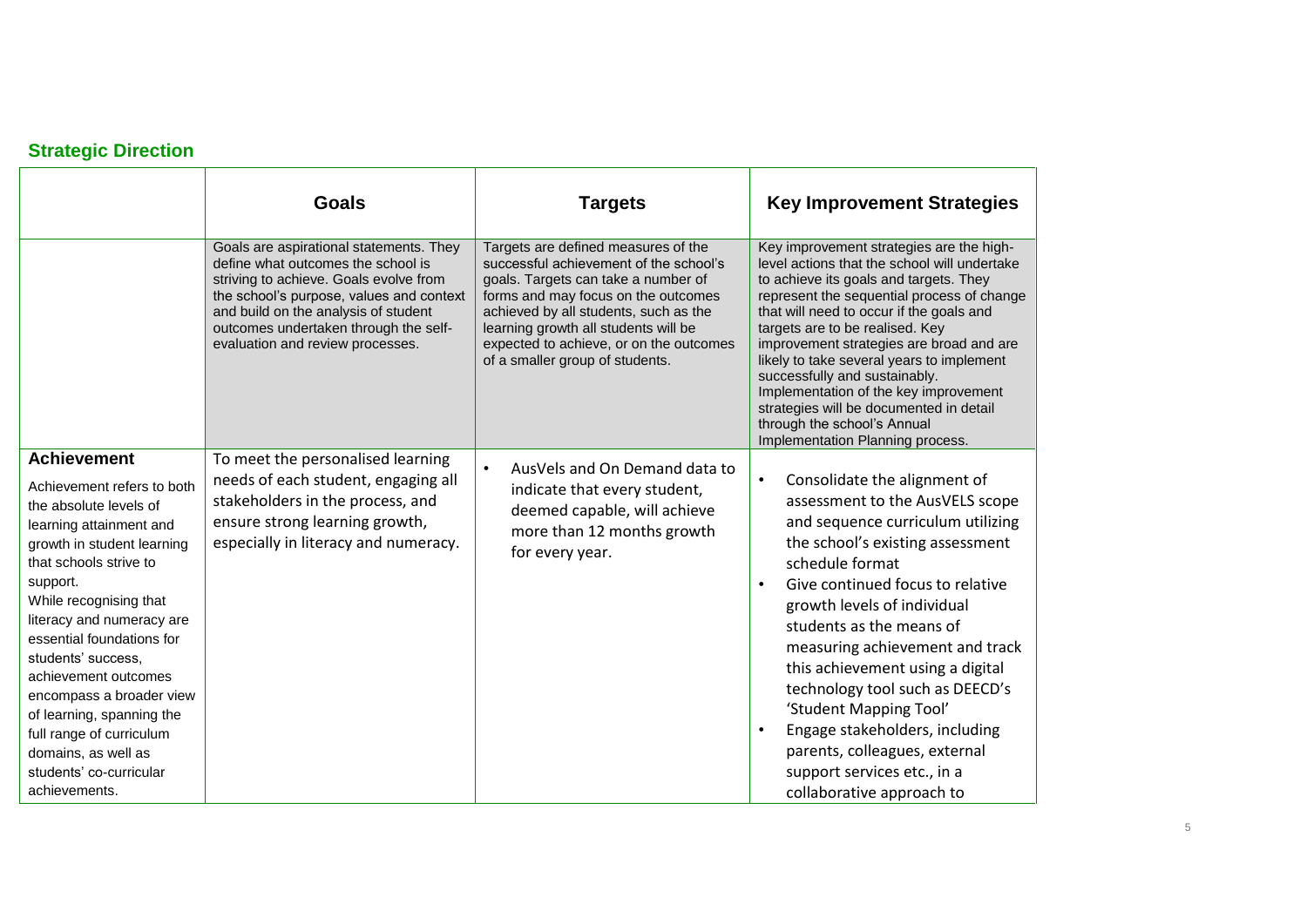|                                                                                |                                                                          |                                                                               | $\bullet$ | personalized learning to develop<br>collective ownership of student<br>learning<br>Incorporate Individual Learning<br>Goals as part of the term planner<br>strategy, showing intervention<br>strategies, learning focus,<br>additional support etc. |
|--------------------------------------------------------------------------------|--------------------------------------------------------------------------|-------------------------------------------------------------------------------|-----------|-----------------------------------------------------------------------------------------------------------------------------------------------------------------------------------------------------------------------------------------------------|
| <b>Engagement</b>                                                              | To engage parents, in developing an<br>intrinsically interesting, highly | By 2018, student absence rates<br>$\bullet$<br>will be at or below state mean | $\bullet$ | Consolidate a whole of school<br>strategy to define expectations                                                                                                                                                                                    |
| Engagement refers to the                                                       | motivating, meaningful learning                                          | for each year level.                                                          |           | and build relationships between                                                                                                                                                                                                                     |
| extent to which students<br>feel connected to and<br>engaged in their learning | experience for each child.                                               | By 2018, there will be a 10%<br>$\bullet$                                     | $\bullet$ | the school and the home.<br>Build on existing and emerging                                                                                                                                                                                          |
| and with the broader<br>school community.                                      |                                                                          | improvement in Student<br>Attitudes to School survey mean                     |           | communication strategies,<br>including digital technologies, to                                                                                                                                                                                     |
|                                                                                |                                                                          | factor scores for 'School<br>Connectedness' and 'Student                      |           | gain maximum awareness of a<br>parent's significance in their                                                                                                                                                                                       |
| Engagement spans<br>students' motivation to                                    |                                                                          | Motivation'.                                                                  |           | child's learning                                                                                                                                                                                                                                    |
| learn, as well as their<br>active involvement in                               |                                                                          | By 2018, School Staff survey                                                  | $\bullet$ | Promote school-initiated<br>programs such as the school                                                                                                                                                                                             |
| learning.                                                                      |                                                                          | overall school climate will                                                   |           | assembly program, sporting                                                                                                                                                                                                                          |
| Engagement also refers to                                                      |                                                                          | increase to 650.                                                              |           | programs, school camp program,<br>Junior Council program and                                                                                                                                                                                        |
| students engagement as<br>they make critical                                   |                                                                          | By 2018, 'School Connectedness'                                               |           | school/community festivals, to                                                                                                                                                                                                                      |
| transitions through school<br>and beyond into further                          |                                                                          | and 'Student Motivation' scores,<br>on the Parent Opinion survey,             |           | raise awareness of their<br>significance of building a culture                                                                                                                                                                                      |
| education and work.                                                            |                                                                          | will increase to 6.8.                                                         |           | of leadership, friendship,                                                                                                                                                                                                                          |
|                                                                                |                                                                          |                                                                               |           | relationships and active<br>participation with the broader                                                                                                                                                                                          |
|                                                                                |                                                                          |                                                                               |           | community                                                                                                                                                                                                                                           |
|                                                                                |                                                                          |                                                                               | $\bullet$ | Build on existing strategies to<br>determine a Transition Framework                                                                                                                                                                                 |
|                                                                                |                                                                          |                                                                               |           |                                                                                                                                                                                                                                                     |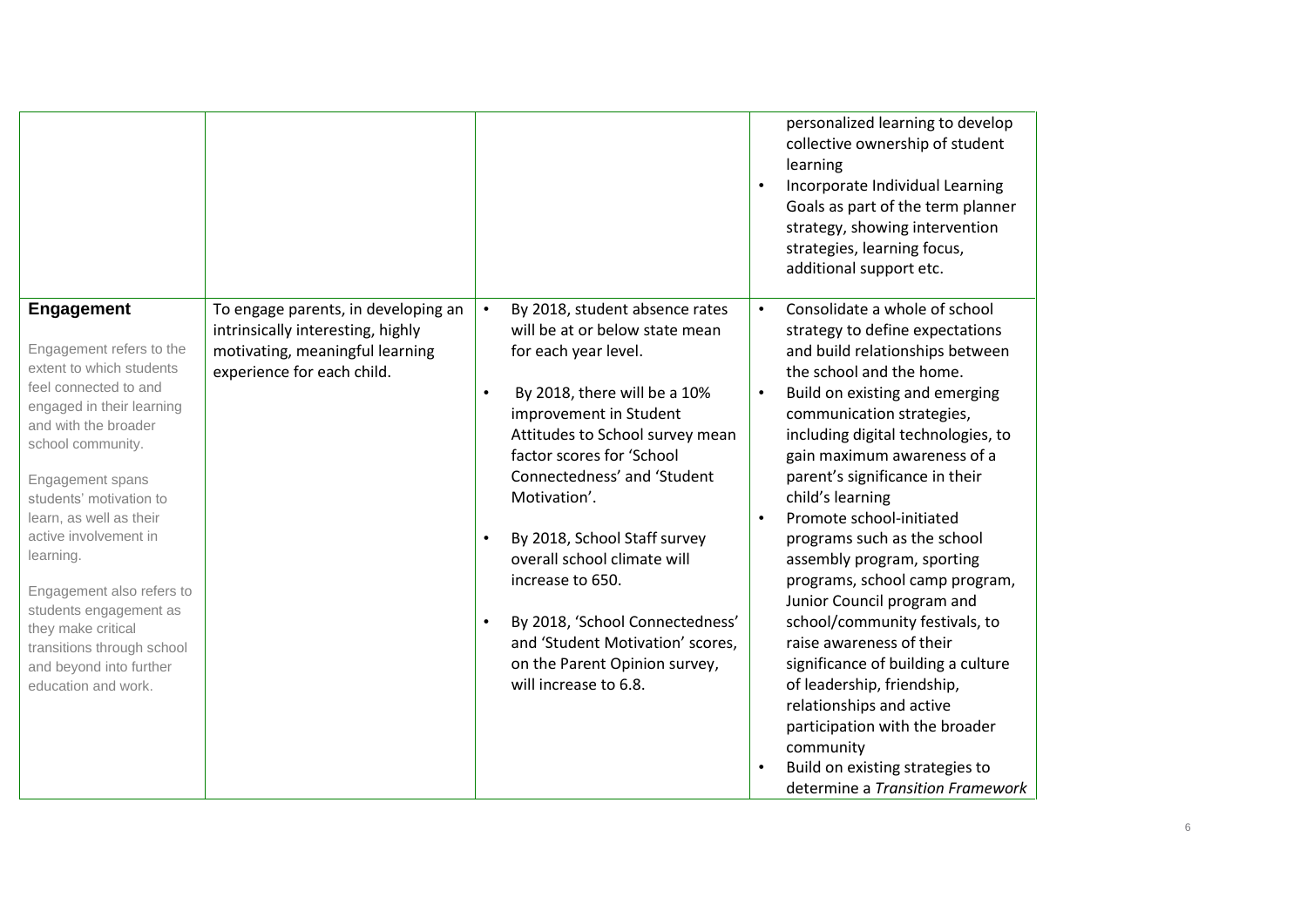|                                                                                                                                                                                                                                                                                 |                                                                                                               |                                                                                                                                                                                                                                                                                                                                                                                                          | to inform parents of what the<br>school does to support student's<br>transition into the school, beyond<br>the school and between year<br>levels<br>Engage with existing and emerging<br>$\bullet$<br>networks in order to advance<br>wider community support to<br>maximise parental support as<br>learning partners.                                                                                                                                                                                                                                                                                                                                                                                                                |
|---------------------------------------------------------------------------------------------------------------------------------------------------------------------------------------------------------------------------------------------------------------------------------|---------------------------------------------------------------------------------------------------------------|----------------------------------------------------------------------------------------------------------------------------------------------------------------------------------------------------------------------------------------------------------------------------------------------------------------------------------------------------------------------------------------------------------|---------------------------------------------------------------------------------------------------------------------------------------------------------------------------------------------------------------------------------------------------------------------------------------------------------------------------------------------------------------------------------------------------------------------------------------------------------------------------------------------------------------------------------------------------------------------------------------------------------------------------------------------------------------------------------------------------------------------------------------|
| Wellbeing<br>Students' health, safety<br>and wellbeing are<br>essential to learning and<br>development. An inclusive,<br>safe, orderly and<br>stimulating environment for<br>learning is critical to<br>achieving and sustaining<br>students' positive learning<br>experiences. | To enhance student wellbeing and<br>resilience in a learning community<br>that is built on the school values. | By 2018, there will be a 10%<br>$\bullet$<br>improvement in Student<br>Attitudes to School survey mean<br>factor score for 'Wellbeing' and<br>'Student Relationships'.<br>By 2018, School Staff survey<br>overall score for 'Community<br>Involvement' will be above 600.<br>By 2018, 'Student Safety' and<br>'Classroom Behaviour' scores, on<br>the Parent Opinion survey, will<br>be greater than 6.0 | Strengthen the school wide<br>$\bullet$<br>approach, either individually or in<br>collaboration with network<br>schools, to student wellbeing.<br>Develop an 'at entry'<br>$\bullet$<br>conversation strategy with<br>parents designed to establish a<br>clear understanding of the<br>school's expectations around<br>learning, advising them of their<br>responsibilities around home<br>learning engagement matters such<br>as school attendance, parental<br>involvement and<br>parent/teacher/school<br>communication, and wellbeing<br>issues such as adhering to dress<br>codes, appropriate food for<br>school, and discipline and<br>behaviour policies<br>Continue to develop and<br>$\bullet$<br>strengthen procedures and |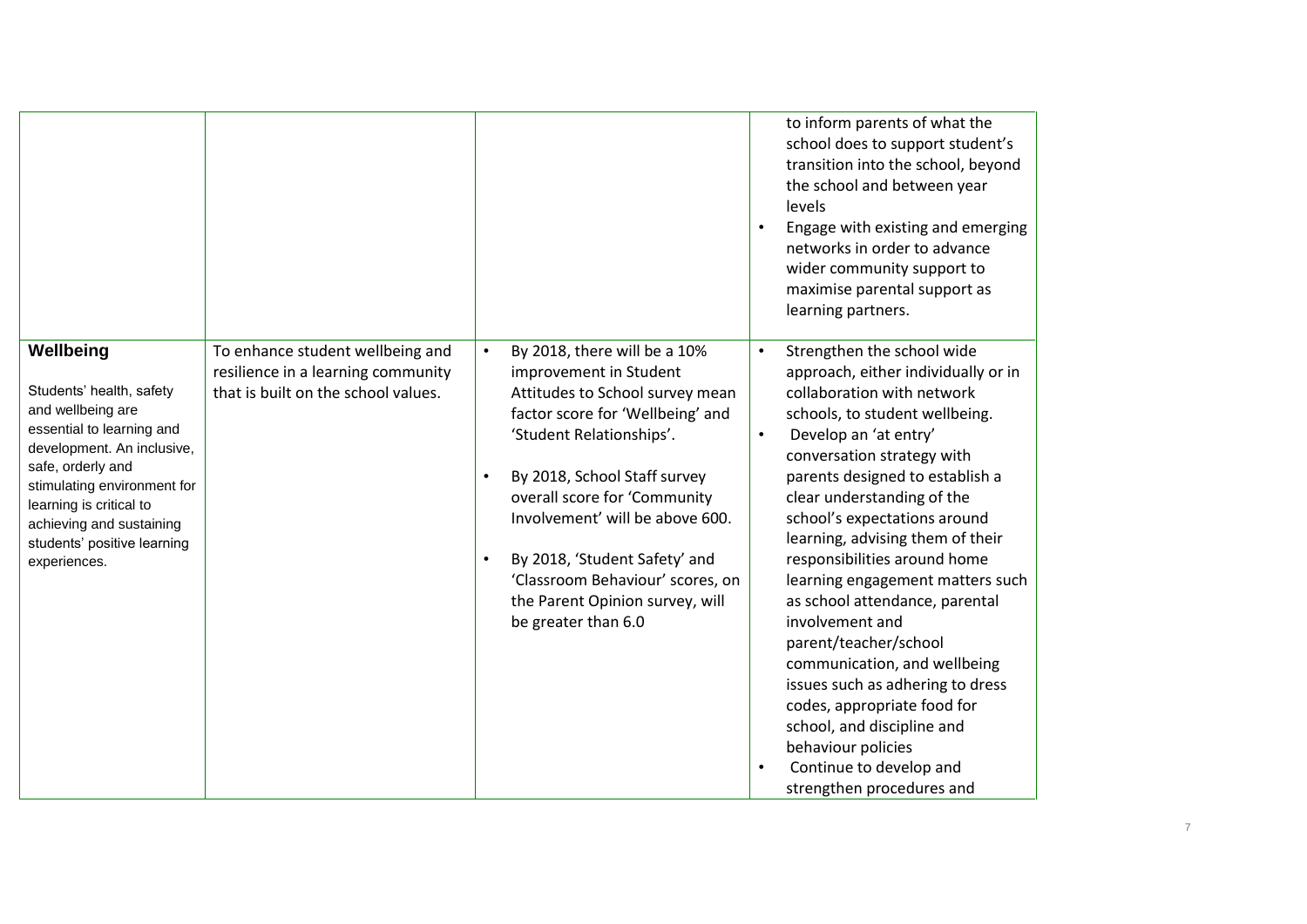|                                                                                                                                                                                                                                                                                                                                                                                                                                                                                                                                                                                                                        |                                                                                                                                           |           |                                                                                                                                                                                                                                   |           | processes to support students<br>with challenging behaviours, and                                                                                                                                                                                                                                                                                                                                                                                                                                                                                                                                                                                                                                                                                                                                                                                                                                                                                                                                                                                                                                                                                                  |
|------------------------------------------------------------------------------------------------------------------------------------------------------------------------------------------------------------------------------------------------------------------------------------------------------------------------------------------------------------------------------------------------------------------------------------------------------------------------------------------------------------------------------------------------------------------------------------------------------------------------|-------------------------------------------------------------------------------------------------------------------------------------------|-----------|-----------------------------------------------------------------------------------------------------------------------------------------------------------------------------------------------------------------------------------|-----------|--------------------------------------------------------------------------------------------------------------------------------------------------------------------------------------------------------------------------------------------------------------------------------------------------------------------------------------------------------------------------------------------------------------------------------------------------------------------------------------------------------------------------------------------------------------------------------------------------------------------------------------------------------------------------------------------------------------------------------------------------------------------------------------------------------------------------------------------------------------------------------------------------------------------------------------------------------------------------------------------------------------------------------------------------------------------------------------------------------------------------------------------------------------------|
| <b>Productivity</b><br>Productivity refers to the<br>effective allocation and<br>use of resources.<br>supported by evidence and<br>adapted to the unique<br>contexts of each school.<br>Successful productivity<br>outcomes exist when a<br>school uses its resources<br>- people, time, space,<br>funding, facilities,<br>community expertise,<br>professional learning,<br>class structures.<br>timetables, individual<br>learning plans and facilities<br>- to the best possible<br>effect and in the best<br>possible combination to<br>support improved student<br>outcomes and achieve its<br>goals and targets. | To optimise the allocation of<br>resources (human, financial, time,<br>space and materials) to improve<br>learning outcomes for students. | $\bullet$ | By 2018, School Staff survey<br>overall score for Professional<br>Learning will be above 600.<br>By 2018, 'School Improvement'<br>and 'General Satisfaction' scores,<br>on the Parent Opinion survey,<br>will be greater than 6.5 | $\bullet$ | That the school extend its application<br>of the term planner to incorporate<br>provision of personalised learning<br>goals and learning strategies, and<br>That the school examine its capacity<br>to integrate its assessment processes<br>and recording strategies with the<br>DEECD student mapping tool to assist<br>staff to maintain a whole school<br>assessment tracking, monitoring and<br>reporting system.<br>That the school continue to build<br>and maximise co-operative<br>relationships with the St IngleBridge<br>Cluster, the Bendigo Rural Network<br>and the Bridgewater Community<br>Network.<br>Interacting with varying school<br>contexts in a range of teaching and<br>learning situations, including extra-<br>curricular activity<br>Realising the intention of<br>opportunities for peer observation,<br>mentoring, teacher capacity building,<br>professional learning and for achieving<br>administrative efficiencies<br>Exploiting the potential of the<br>polycom strategy to support<br>personalised learning opportunities<br>Pursuing the option to align the<br>teaching of LOTE (Chinese) across the<br>network of schools |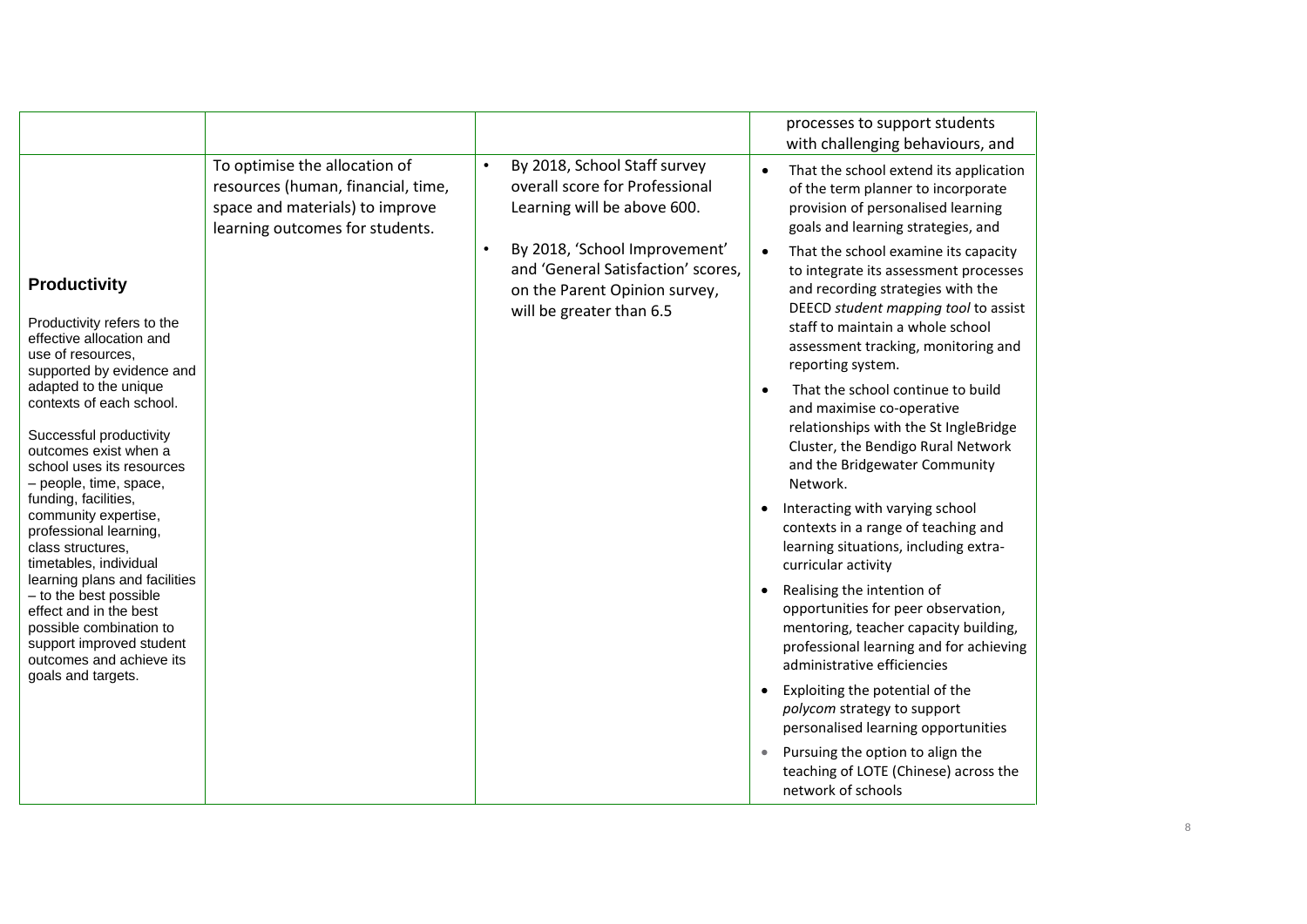#### **School Strategic Plan 2015 - 2018: Indicative Planner**

Purpose: the purpose of the indicative planner is to assist the school to prioritise key improvement strategies to support resource allocation and to describe the changes in practice and behavior that might be observable at the school if the key improvement strategies are being implemented as intended.

| <b>Key Improvement Strategies</b><br>Key Improvement Strategies are the high-level actions that the<br>school will undertake to achieve its goals and targets. They<br>represent the sequential process of change that will need to occur<br>if the goals and targets are to be realised. Key improvement<br>strategies are broad and are likely to take several years to<br>implement successfully and sustainably. Implementation of the key<br>improvement strategies will be documented in detail through the<br>school's Annual Implementation Planning process. |        | <b>Actions</b>                                                                                                                                                                                                                                                                                                                                                                               | <b>Achievement Milestone</b>                                                                                                                                                                                                                                                                                                                                                 |
|-----------------------------------------------------------------------------------------------------------------------------------------------------------------------------------------------------------------------------------------------------------------------------------------------------------------------------------------------------------------------------------------------------------------------------------------------------------------------------------------------------------------------------------------------------------------------|--------|----------------------------------------------------------------------------------------------------------------------------------------------------------------------------------------------------------------------------------------------------------------------------------------------------------------------------------------------------------------------------------------------|------------------------------------------------------------------------------------------------------------------------------------------------------------------------------------------------------------------------------------------------------------------------------------------------------------------------------------------------------------------------------|
|                                                                                                                                                                                                                                                                                                                                                                                                                                                                                                                                                                       |        | Actions are the specific activities to be<br>undertaken in each year to progress the key<br>improvement strategies. There may be more<br>than one action for each strategy. Schools<br>will choose to describe actions with different<br>levels of detail.                                                                                                                                   | Achievement milestones are markers of<br>success. They are useful in demonstrating<br>whether the strategies and actions have<br>been successful. Achievement milestones<br>often reflect observable changes in practice<br>or behaviour. To simplify and focus the<br>school's monitoring of progress, only a<br>limited number of achievement milestones<br>should be set. |
| <b>Achievement</b>                                                                                                                                                                                                                                                                                                                                                                                                                                                                                                                                                    | Year 1 | Review current assessment schedule<br>ensuring that student assessment aligns<br>with AusVELS<br>Investigate a suitable digital 'student<br>achievement tracking' tool e.g. 'Student<br>Mapping Tool'.<br>Train staff in application of student<br>achievement tracking tool.<br>Multiple sources of assessment used to<br>٠<br>inform individualised student goal setting<br>for Grades 3-6 | Review completed<br>$\blacksquare$<br>Investigation completed and digital<br>tracking tool selected<br>Staff training completed<br>$\blacksquare$<br>Individual student goal setting in place<br>for Grades 3-6                                                                                                                                                              |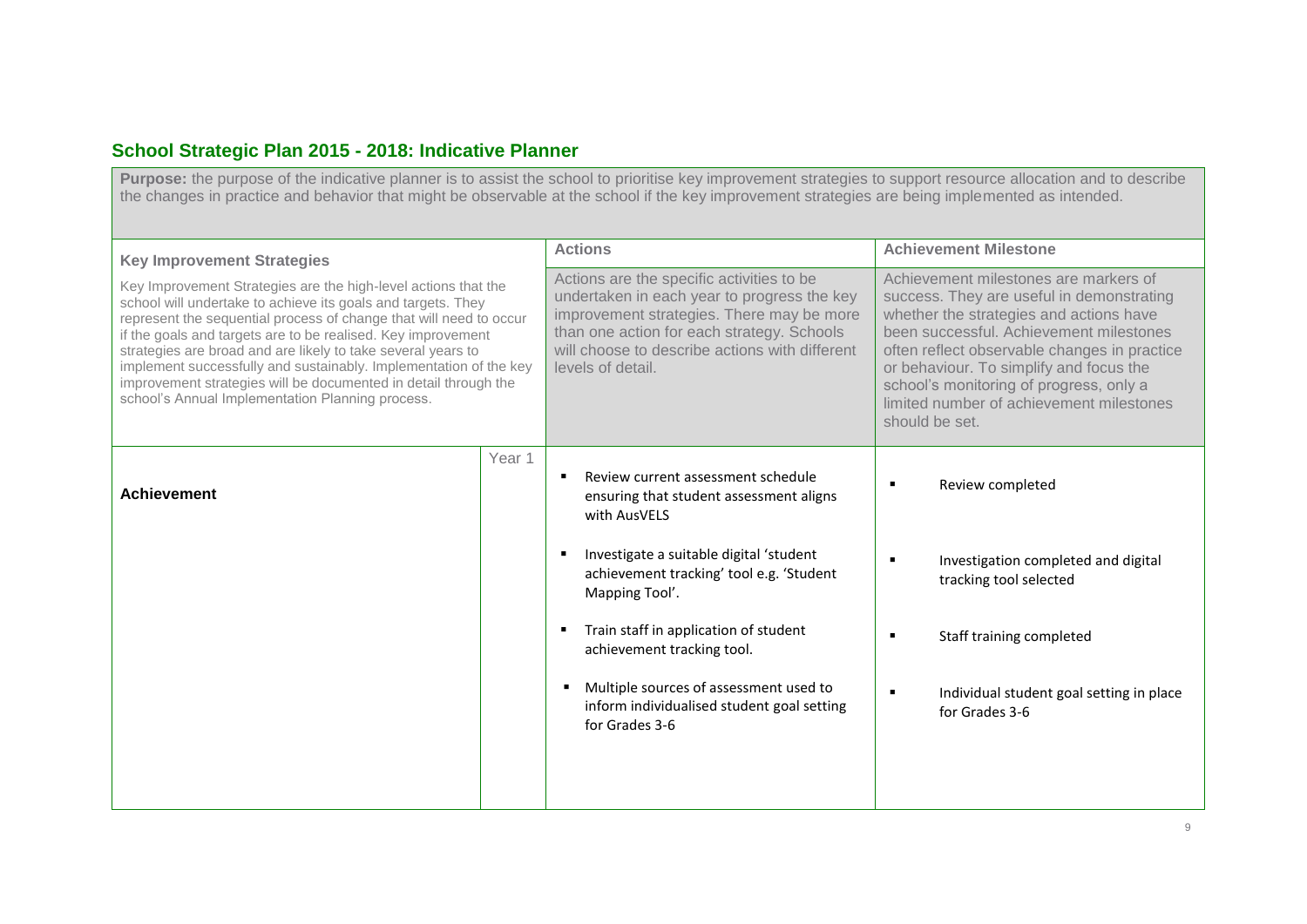|                   | ٠ | As a school community, develop a<br>'strategy/policy setting out school<br>expectations in regards to parent<br>involvement in their child's educational<br>journey | $\blacksquare$ | School expectation, in regards to parent<br>involvement in their child's educational<br>journey, documented and shared with<br>the school community. |
|-------------------|---|---------------------------------------------------------------------------------------------------------------------------------------------------------------------|----------------|------------------------------------------------------------------------------------------------------------------------------------------------------|
|                   |   | Review the school's existing student goal<br>setting strategy                                                                                                       | п              | Review completed                                                                                                                                     |
| Year <sub>2</sub> |   | Continue regularly reflect on individual<br>student data from multiple sources and<br>ensure alignment with the AusVels<br>curriculum                               | $\blacksquare$ | Student tracking system implemented<br>and all data entered                                                                                          |
|                   |   | Maintain relevant professional development<br>in regards to data analysis and assessment                                                                            |                |                                                                                                                                                      |
|                   |   | All data entered into tracking system                                                                                                                               |                |                                                                                                                                                      |
|                   |   | Full implementation of student tracking<br>system                                                                                                                   |                |                                                                                                                                                      |
|                   |   | Seek feedback parents/students in order to<br>assess the effectiveness of the revised goal<br>setting strategy and the<br>student/parent/home consultation process  | $\blacksquare$ | Recommendations actioned,<br>documented and shared with the school<br>community, evidenced in school council<br>minutes                              |
|                   |   | Gather feedback on the initial<br>implementation the policy/strategy<br>developed in regards to school expectations<br>of parent involvement in student learning.   | $\blacksquare$ | As above                                                                                                                                             |
|                   |   |                                                                                                                                                                     |                |                                                                                                                                                      |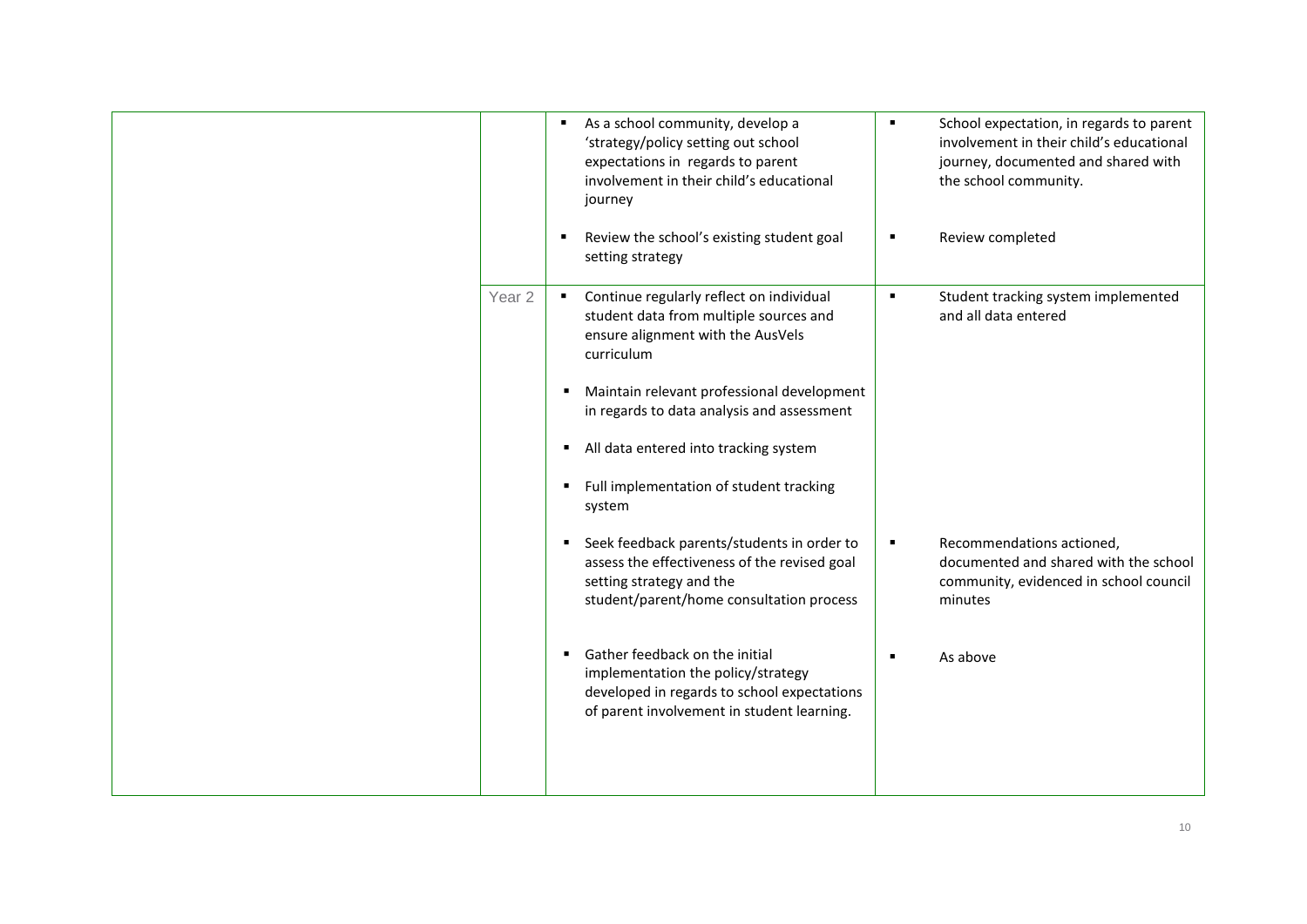| Year <sub>3</sub> |                | Review the implementation and processes<br>employed to manage our student tracking<br>system                                                                                                                                                                        | $\blacksquare$ | Identified improvements made to the<br>student tracking system and shared and<br>documented e.g. school council minutes |
|-------------------|----------------|---------------------------------------------------------------------------------------------------------------------------------------------------------------------------------------------------------------------------------------------------------------------|----------------|-------------------------------------------------------------------------------------------------------------------------|
|                   |                | Review and revise our school assessment<br>schedule and deepen assessment content                                                                                                                                                                                   | $\blacksquare$ | Staff adhering to the revised school<br>assessment schedule                                                             |
|                   | $\blacksquare$ | Critically examine with partner<br>school/critical friend (e.g. Senior Advisor,<br>Bendigo Rural School Network, St.<br>IngleBridge Cluster etc.) to further<br>examine our knowledge and use of data in<br>planning for & assessing individual student<br>progress | $\blacksquare$ | Data analysis and student goal setting<br>(ILPs) fully embedded within the school<br>culture.                           |
|                   | п              | Fully embed the school expectations of<br>parent involvement in student learning<br>policy/strategy across the whole school<br>community                                                                                                                            | п              | Expectations reviewed and documented                                                                                    |
|                   | $\blacksquare$ | Annual consultative review of the school<br>expectations of parent involvement in<br>student learning policy/strategy policy<br>established.                                                                                                                        |                |                                                                                                                         |
|                   | $\blacksquare$ | Critically examine student/parent/teacher<br>goal setting processes, with partner<br>school/critical friend                                                                                                                                                         | $\blacksquare$ | Goal setting process reviewed                                                                                           |
|                   | $\blacksquare$ | Identified improvements made to the<br>student learning goal setting process and<br>shared and documented e.g. school<br>council minutes                                                                                                                            |                |                                                                                                                         |
|                   |                |                                                                                                                                                                                                                                                                     |                |                                                                                                                         |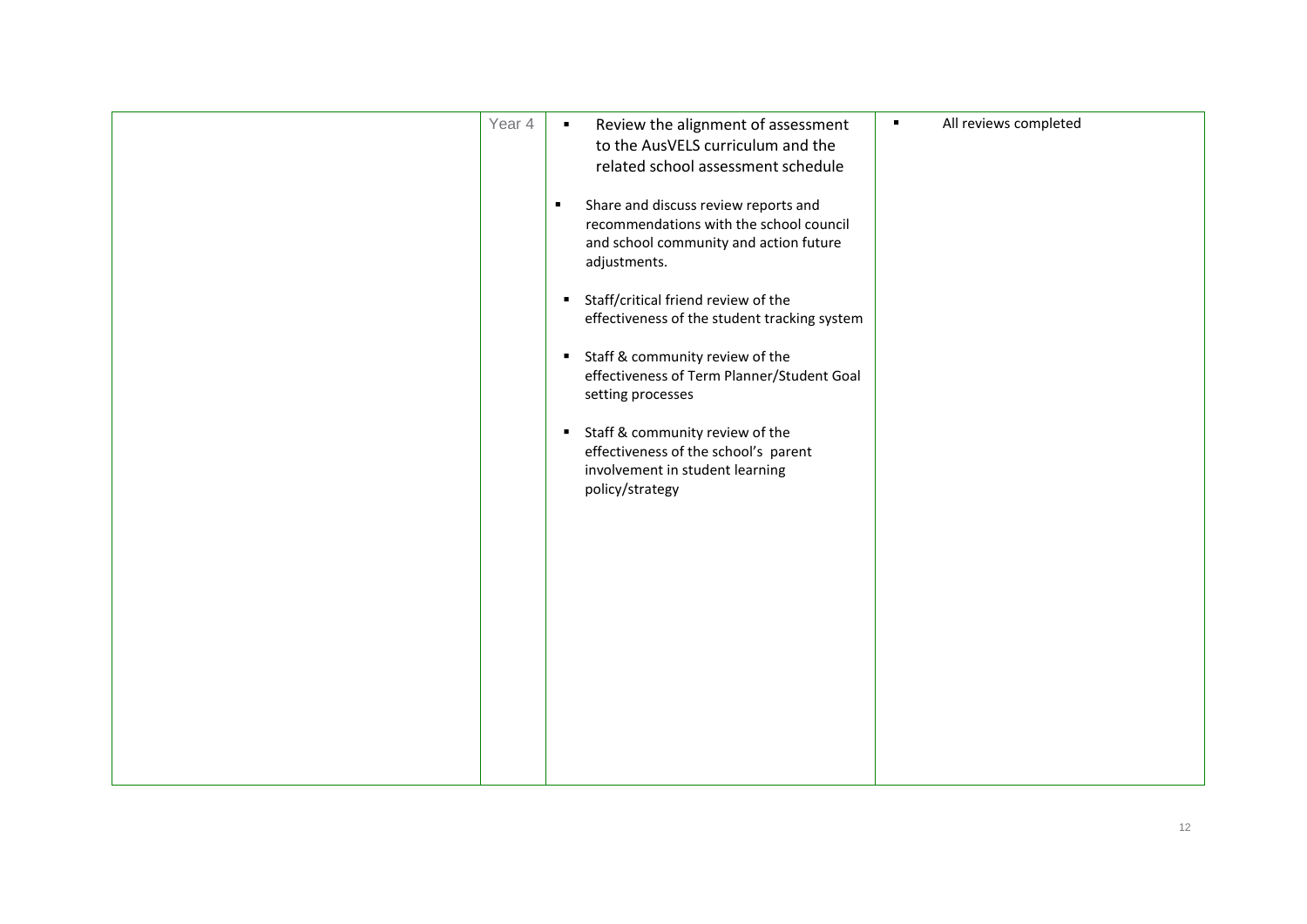| Engagement | Year 1            | • Develop a 'School Community Code of<br>Conduct' which defines community<br>interaction expectations and aims to build<br>relationships across the school community.<br>In consultation with the school community,<br>п                                                                            | 'School Community Code of Conduct'<br>٠<br>completed and presented to the school<br>community and minuted at school council.<br>Recommendations presented to the school             |
|------------|-------------------|-----------------------------------------------------------------------------------------------------------------------------------------------------------------------------------------------------------------------------------------------------------------------------------------------------|-------------------------------------------------------------------------------------------------------------------------------------------------------------------------------------|
|            |                   | review the school's communication<br>strategies in regard to maximising the<br>awareness of a parent's significance in<br>their child's learning                                                                                                                                                    | community and a communication plan<br>documented and minuted at school council.                                                                                                     |
|            |                   | Initiate a school community forum to<br>examine and gather feedback on school-<br>initiated programs and our current<br><b>Transition Framework</b>                                                                                                                                                 | Forum completed and feedback<br>٠<br>documented                                                                                                                                     |
|            |                   | Promote the school's engagement in the St<br>IngleBridge Cluster, Bridgewater and<br>Inglewood Community Action Network,<br>Bendigo Rural Schools Network and<br>community based activities such as the<br>'Wool, Wheat and Wine Festival', using the<br>communication strategies identified above. | Regular communications evidenced (e.g.<br>newsletter) in regard to community and<br>network engagement activities promoting<br>the significance of parents as learning<br>partners. |
|            | Year <sub>2</sub> | Implement the 'School Community Code of<br>Conduct'.                                                                                                                                                                                                                                                | School Community Code of Conduct in place<br>٠                                                                                                                                      |
|            |                   | Annual consultative review of the 'School<br>Community Code of Conduct' established,<br>including engagement data from Student<br>(ATSS), Parent & Staff surveys and, in<br>consultation with the community, establish<br>aspirational future goals.                                                |                                                                                                                                                                                     |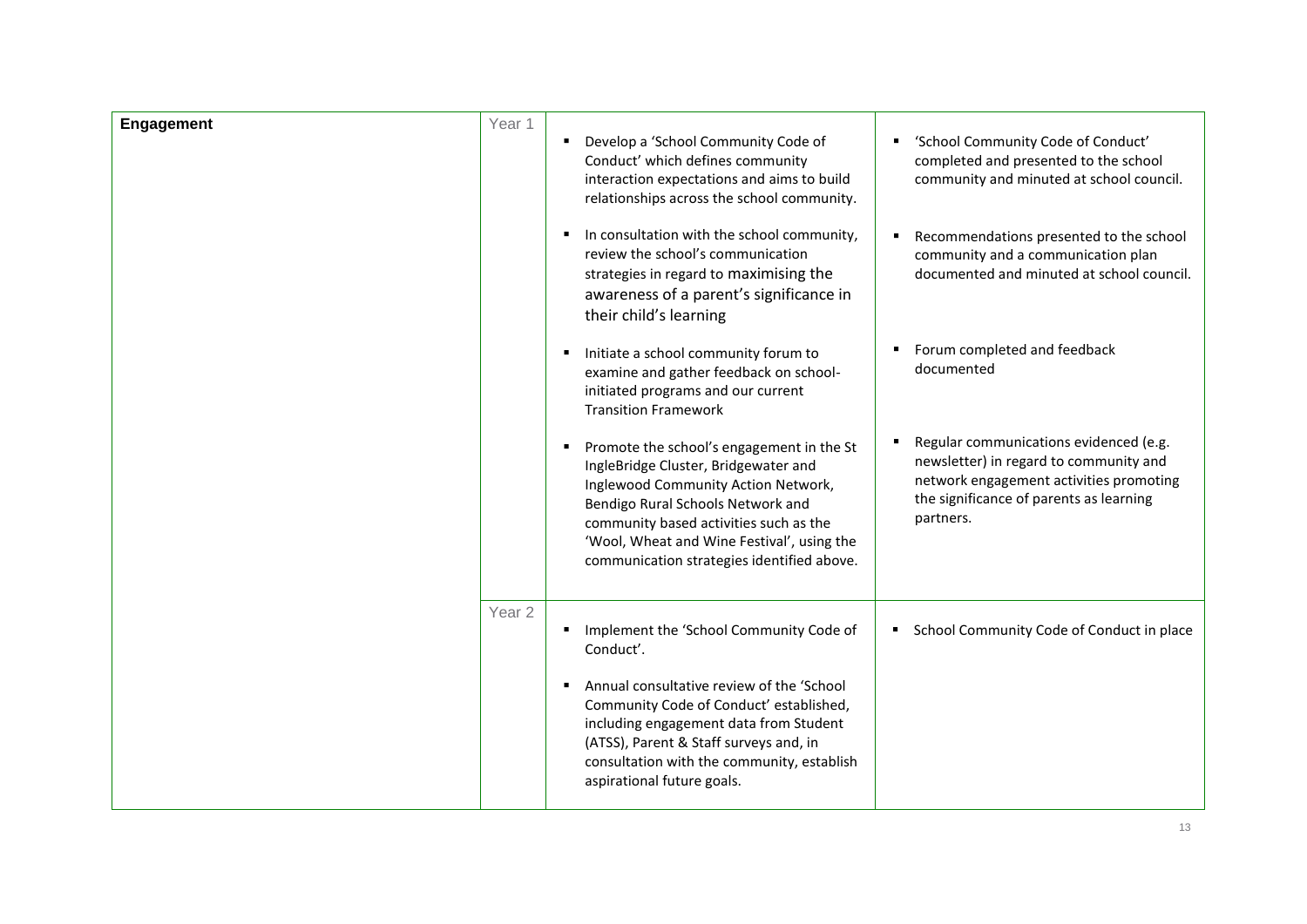|                   | Develop a set of guidelines that outline the<br>school's communication strategies in regard<br>to maximising the awareness of a<br>parent's significance in their child's<br>learning                                                                                                                                                                                                                                                                                      | School communications strategies<br>٠<br>documented and shared with the school<br>community, evidenced in school council<br>minutes |
|-------------------|----------------------------------------------------------------------------------------------------------------------------------------------------------------------------------------------------------------------------------------------------------------------------------------------------------------------------------------------------------------------------------------------------------------------------------------------------------------------------|-------------------------------------------------------------------------------------------------------------------------------------|
|                   | Refine the school's Transition Framework to<br>reflect the feedback from the school<br>community forum.                                                                                                                                                                                                                                                                                                                                                                    | <b>School Transition Framework documented</b><br>and shared with the school community,<br>evidenced in school council minutes       |
|                   | Review the school's engagement in the St<br>IngleBridge Cluster, Bridgewater and<br>Inglewood Community Action Network,<br>Bendigo Rural Schools Network and<br>community based activities such as the<br>'Wool, Wheat and Wine Festival'.                                                                                                                                                                                                                                 | Review completed and shared                                                                                                         |
| Year <sub>3</sub> | Critically examine the 'School Community<br>Code of Conduct', communications<br>strategies, Transition Framework and<br>broader community engagement with<br>partner schools/critical friends etc. (outside<br>school consultation) from the context of<br>improved engagement of the community in<br>student learning.<br>Present a list of proposals, new ideas or<br>future improvements to our practices to the<br>school community for consideration and<br>feedback. | Strategies examined and future practices<br>documented                                                                              |
|                   |                                                                                                                                                                                                                                                                                                                                                                                                                                                                            |                                                                                                                                     |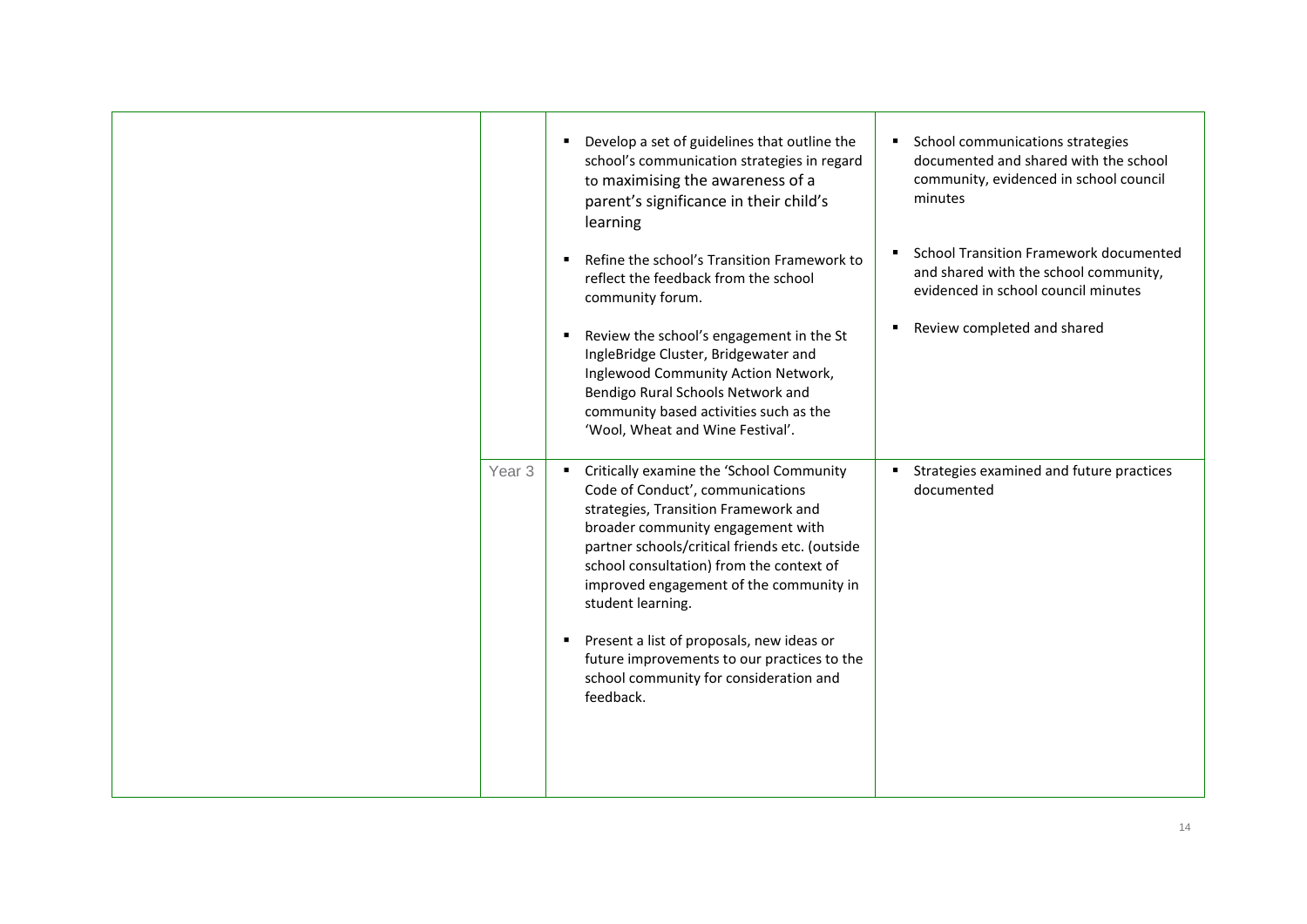| Year 4 | Review the 'School Community Code of<br>Conduct'.<br>Share and discuss review reports and<br>$\blacksquare$<br>recommendations with the school council<br>and school community and action future<br>adjustments.      | Reviews completed and shared |
|--------|-----------------------------------------------------------------------------------------------------------------------------------------------------------------------------------------------------------------------|------------------------------|
|        | Review the school's communication<br>$\blacksquare$<br>strategies guidelines, specifically analysing<br>successes and failures in maximising the<br>awareness of a parent's significance in<br>their child's learning |                              |
|        | Review the school's Transition Framework<br>٠<br>Review the school's community<br>٠<br>engagement strategies                                                                                                          |                              |
|        |                                                                                                                                                                                                                       |                              |
|        |                                                                                                                                                                                                                       |                              |
|        |                                                                                                                                                                                                                       |                              |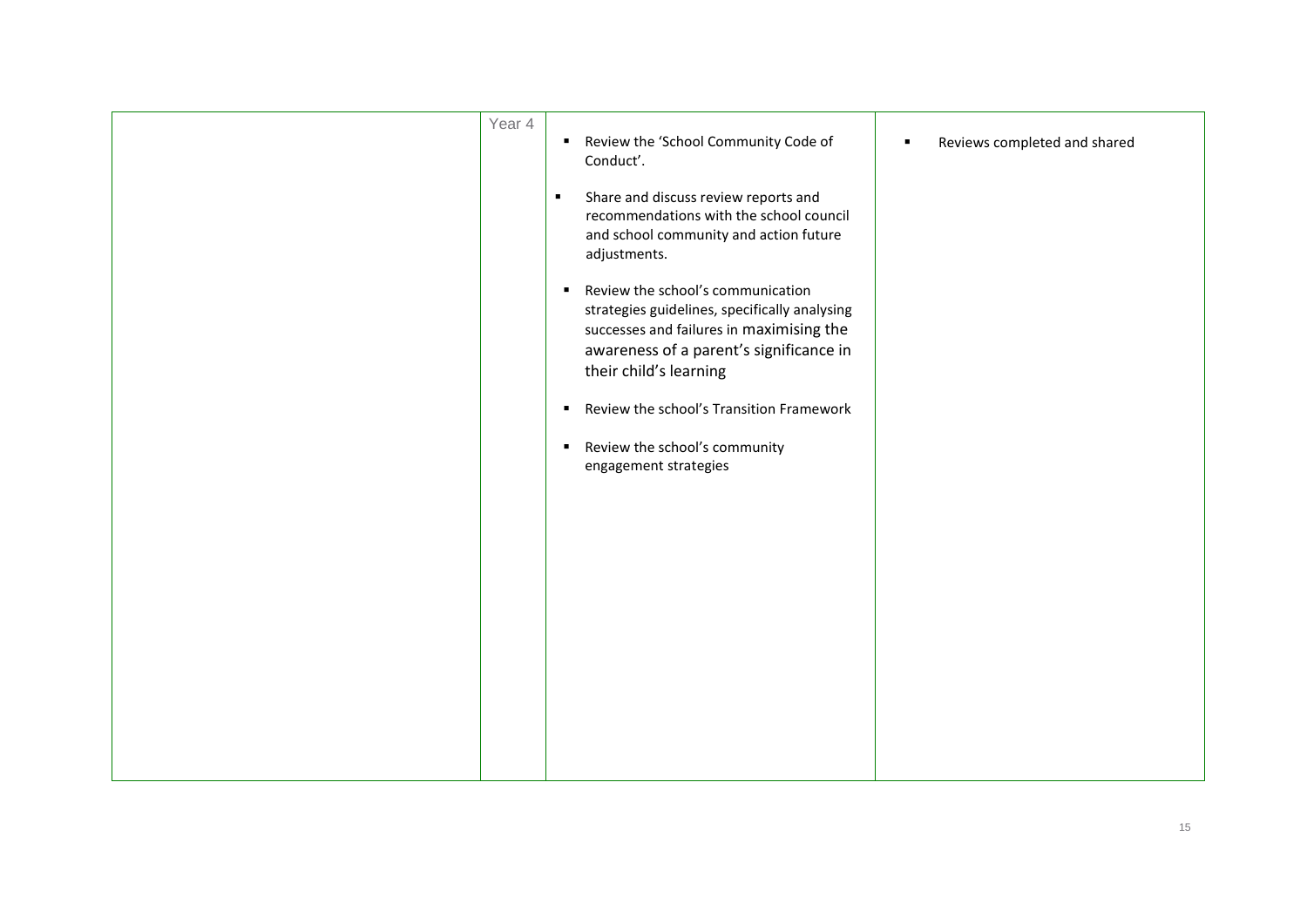| Wellbeing | Year 1            |                                                                                                                                                                                                                                                                                                                                                                                                                                                                                                                             |                                                                                                            |
|-----------|-------------------|-----------------------------------------------------------------------------------------------------------------------------------------------------------------------------------------------------------------------------------------------------------------------------------------------------------------------------------------------------------------------------------------------------------------------------------------------------------------------------------------------------------------------------|------------------------------------------------------------------------------------------------------------|
|           |                   | Collate, review and share Wellbeing<br>plans, including managing students with<br>challenging behaviours, currently used,<br>with the school community<br>Examine the usefulness of models<br>currently available such as the DET<br>programs Building Resilience: A Model to<br>Support Children and Young People with the<br>view of adoption if successful.<br>Examine wellbeing data from Student<br>(ATSS), Parent & Staff surveys and, in<br>consultation with the community, establish<br>aspirational future goals. | Findings and recommendations reported<br>and discussed at school council and future<br>direction actioned. |
|           | Year <sub>2</sub> | Develop and document Whole School<br>Wellbeing Plan using the material gathered<br>in previous year.<br>Whole School Wellbeing Plan and survey<br>٠<br>goals strategy endorsed by school council<br>and shared with the community.<br>Develop strategies to promote and achieve<br>survey goals.                                                                                                                                                                                                                            | Whole School Wellbeing Plan developed<br>and documented<br>Survey and strategies completed<br>٠            |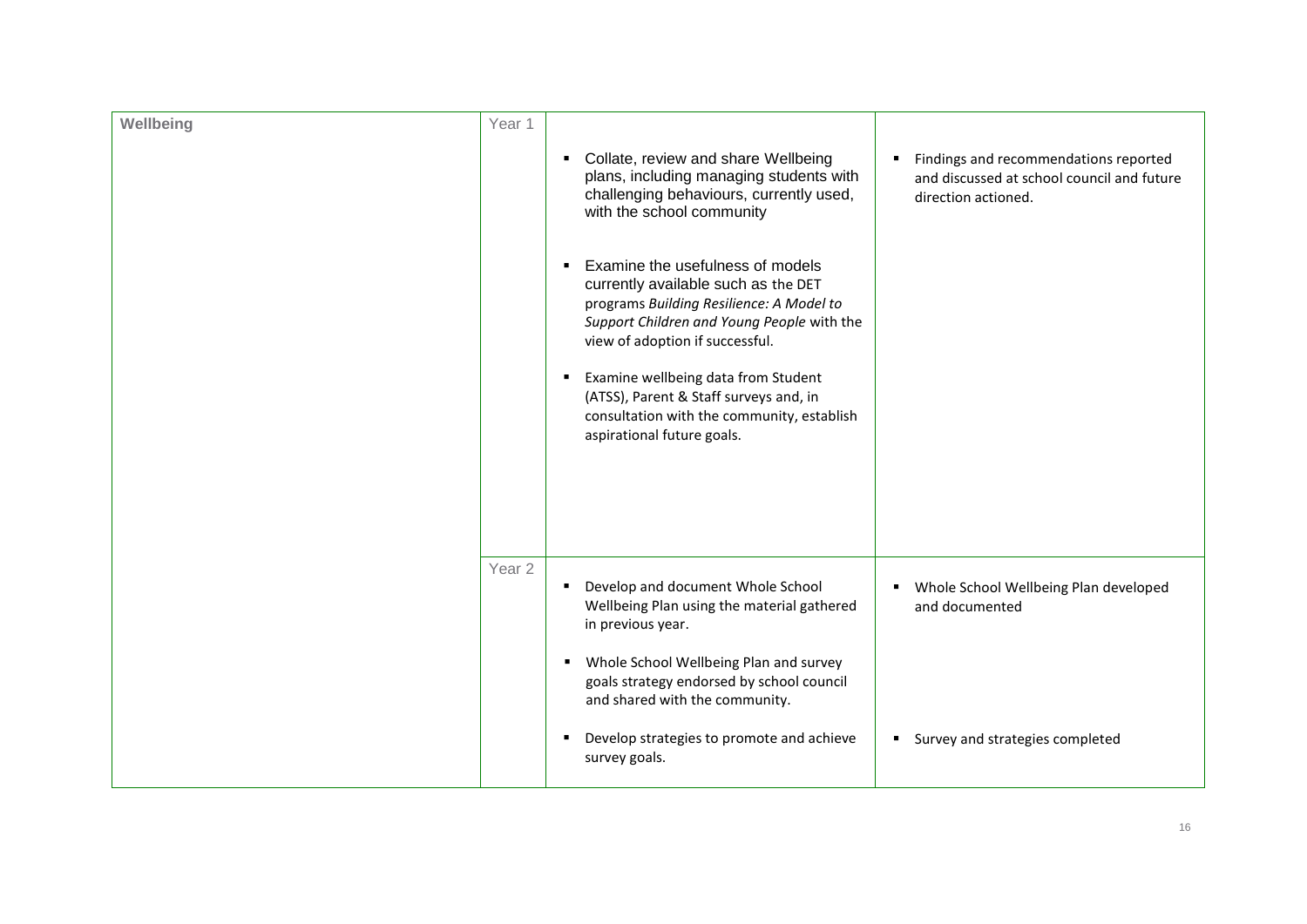|                   | Survey outcomes presented to school the<br>٠.<br>school community and feedback gathered.                                                                                                                                                                  |                                              |
|-------------------|-----------------------------------------------------------------------------------------------------------------------------------------------------------------------------------------------------------------------------------------------------------|----------------------------------------------|
| Year <sub>3</sub> | Continue to implement and embed revised<br>л.<br>Whole School Wellbeing Plan<br>• The strategies of the Whole School<br>Wellbeing Plan evident across the school in<br>documentation of processes, publications<br>and in teaching and learning planning. | Whole School Wellbeing Plan is in place<br>٠ |
| Year 4            | Review Whole School Wellbeing Plan<br>٠<br>Present the 'Whole School Wellbeing Plan'<br>п<br>review and recommendations to school<br>council                                                                                                              | Review and recommendations complete<br>٠     |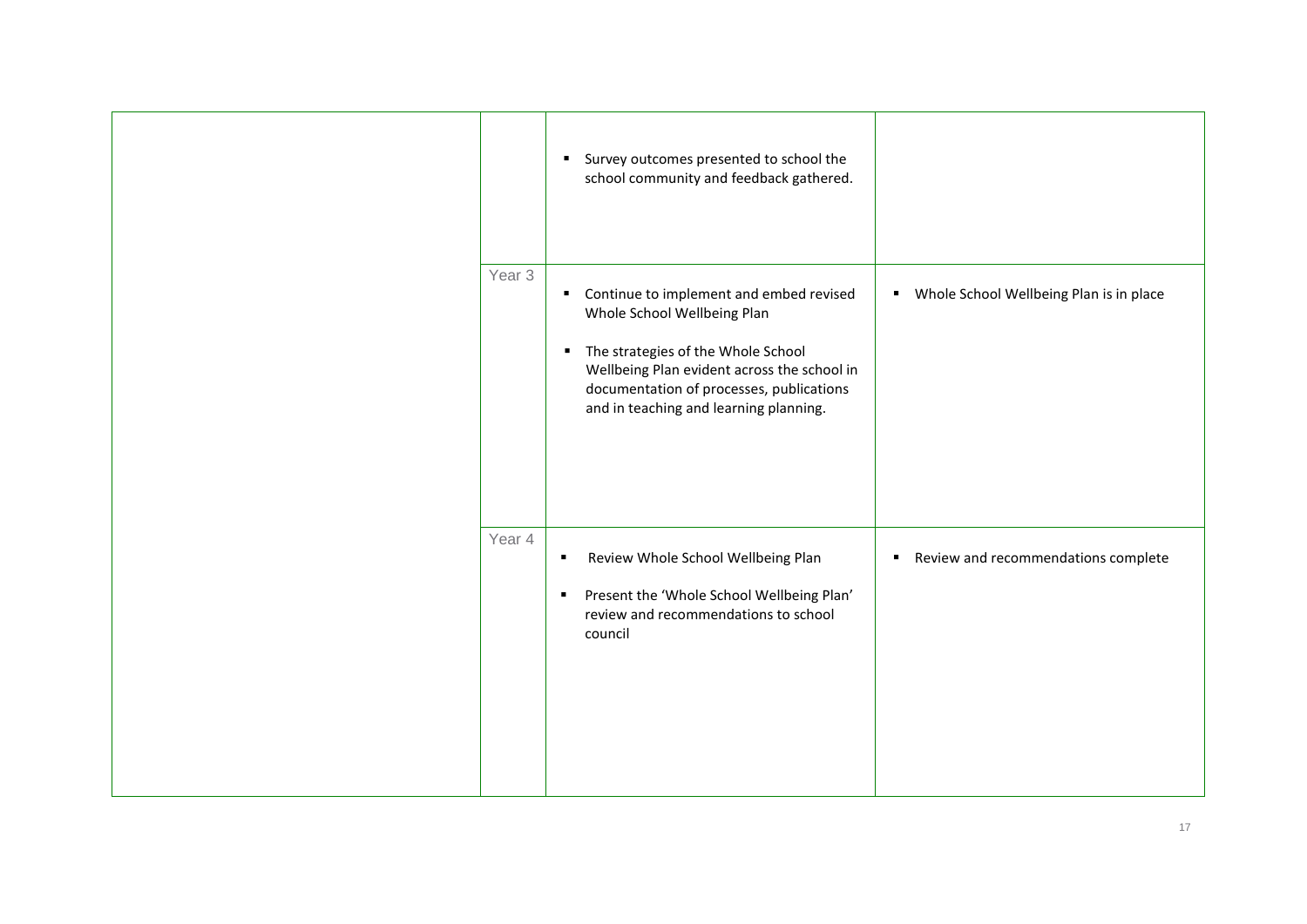| <b>Productivity</b> | Year 1 | Develop a suitable peer observation<br>model                                                                                      | Peer observation model developed and<br>$\bullet$<br>commenced |
|---------------------|--------|-----------------------------------------------------------------------------------------------------------------------------------|----------------------------------------------------------------|
|                     |        | Plan P.D. requirements to build teacher<br>capacity and reflect whole school plans                                                | P.D. plans in place<br>$\bullet$                               |
|                     |        | Review staff P.D. and present to school<br>council.                                                                               |                                                                |
|                     |        | Continue to develop strategies to<br>٠<br>maximise school enrolment & maintain<br>care of students after hours.                   | Strategies in place                                            |
|                     |        | Develop a school budget that reflects<br>whole school goals                                                                       | Budgets approved and in place                                  |
|                     |        | Surplus budget maintained and<br>$\bullet$<br>presented to school council for<br>endorsement by the end of November<br>each year. |                                                                |
|                     |        | Further develop management strategies<br>$\bullet$<br>and skills regarding workforce planning.                                    | Workforce Plan approved and in place                           |
|                     |        | Work force planning completed during<br>$\bullet$<br>November of each year and findings<br>shared and endorsed by school council  |                                                                |
|                     |        | Continue to systematise the<br>development and continued review of<br>school policies                                             | Progress reports to school council                             |
|                     |        | Continue to build OHS compliance<br>based on the 2014 OHS audit.                                                                  | Progress reports to school council                             |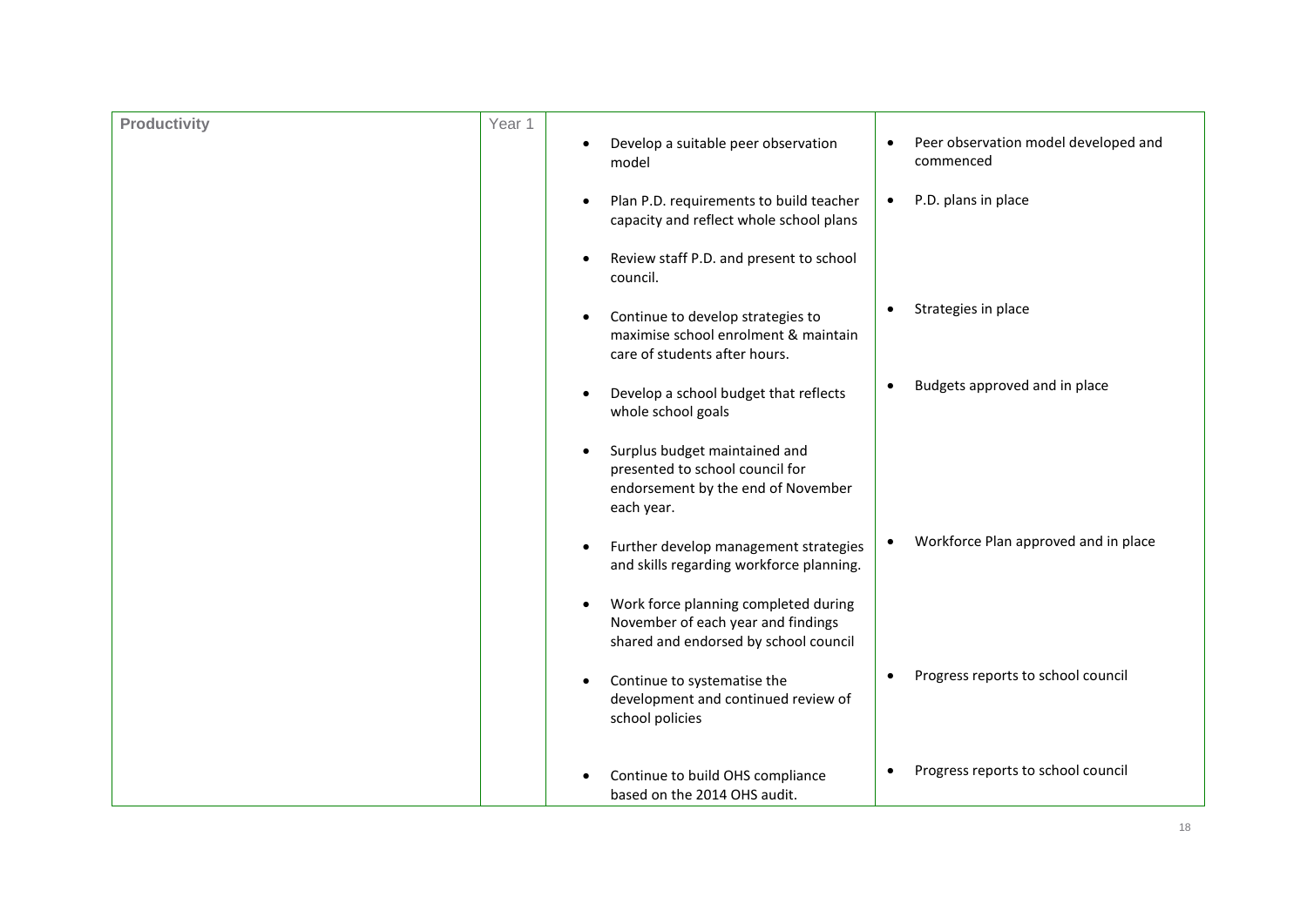| Explore the potential of the polycom<br>system to enhance learning<br>opportunities, seeking informed advice<br>Report presented to school council,<br>prior to the end of the school year, on<br>polycom project/s undertaken<br>throughout the year and on potential<br>future uses.<br>Commence Chinese LOTE with Hanban<br>teacher, coordinated by Bendigo Senior<br><b>Secondary College</b><br>Chinese LOTE with Hanban teacher<br>maintained throughout the year and<br>costings for 2016 'Team China' LOTE<br>teacher covered in budget. | Review completed<br>$\bullet$<br>LOTE goals in place<br>$\bullet$  |
|--------------------------------------------------------------------------------------------------------------------------------------------------------------------------------------------------------------------------------------------------------------------------------------------------------------------------------------------------------------------------------------------------------------------------------------------------------------------------------------------------------------------------------------------------|--------------------------------------------------------------------|
| Year 2<br>Review peer observation model<br>$\bullet$<br>Staff performance goals to reflect findings<br>$\bullet$<br>from peer observation<br>Continue to plan staff P.D. to build staff<br>$\bullet$<br>capacity in-line with school expectations<br>Gather school community feedback on the<br>$\bullet$<br>school's efforts in regard to maintaining<br>enrolment levels & after hours care of<br>students.                                                                                                                                    | Review complete<br>$\bullet$<br>Progress reports to school council |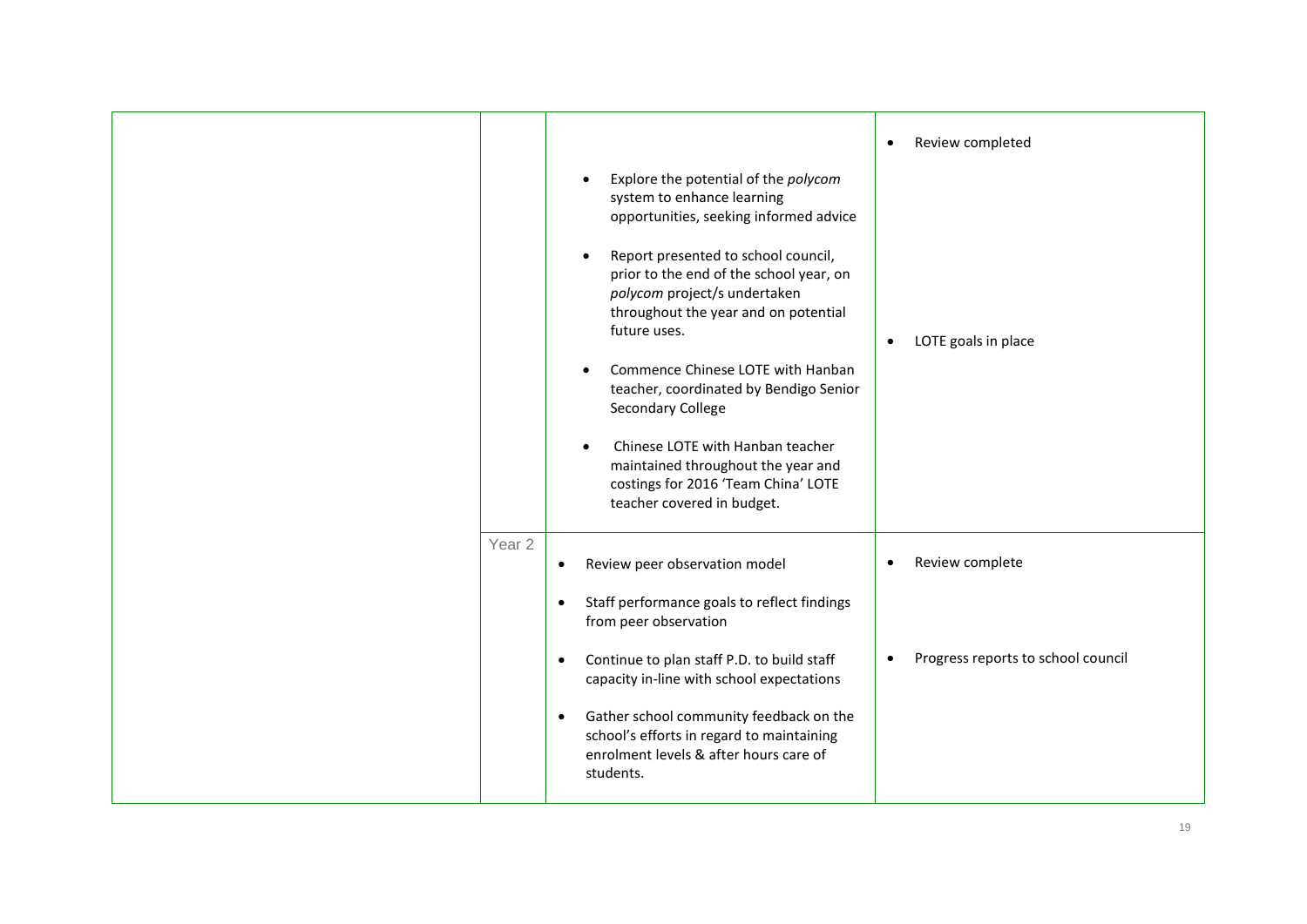|                   | Continue budget & work force planning foci<br>$\bullet$<br>and continue to ask questions of office staff,<br>staff and the school community in regards<br>to improvements to further build school<br>administrative efficiencies.<br>Compile an overview of school policies and<br>$\bullet$<br>list perceived future policies to be<br>developed<br>Complete all updates required in the 2014<br>$\bullet$<br>OHS audit<br>Use of the polycom / video conferencing<br>$\bullet$<br>embedded into the school program e.g.<br>projects within the St IngleBridge cluster<br>'Team China' LOTE teacher to commence<br>$\bullet$ | Polycom in regular use<br>Chinese LOTE goals are in place<br>$\bullet$              |
|-------------------|-------------------------------------------------------------------------------------------------------------------------------------------------------------------------------------------------------------------------------------------------------------------------------------------------------------------------------------------------------------------------------------------------------------------------------------------------------------------------------------------------------------------------------------------------------------------------------------------------------------------------------|-------------------------------------------------------------------------------------|
| Year <sub>3</sub> | Update and implement Peer observation<br>$\bullet$<br>model and action follow-up goals<br>Continue to collectively plan staff P.D. to<br>$\bullet$<br>build staff capacity in-line with school<br>expectations                                                                                                                                                                                                                                                                                                                                                                                                                | Update completed<br>$\bullet$                                                       |
|                   | Broad staff P.D. goals, in-line with school<br>$\bullet$<br>priorities, planned for the upcoming year<br>prior to the end of the year.<br>Implement recommendations identified in<br>$\bullet$<br>previous year's review of maintenance of                                                                                                                                                                                                                                                                                                                                                                                    | Survey parent satisfaction in regards to<br>maintenance of enrolment levels & after |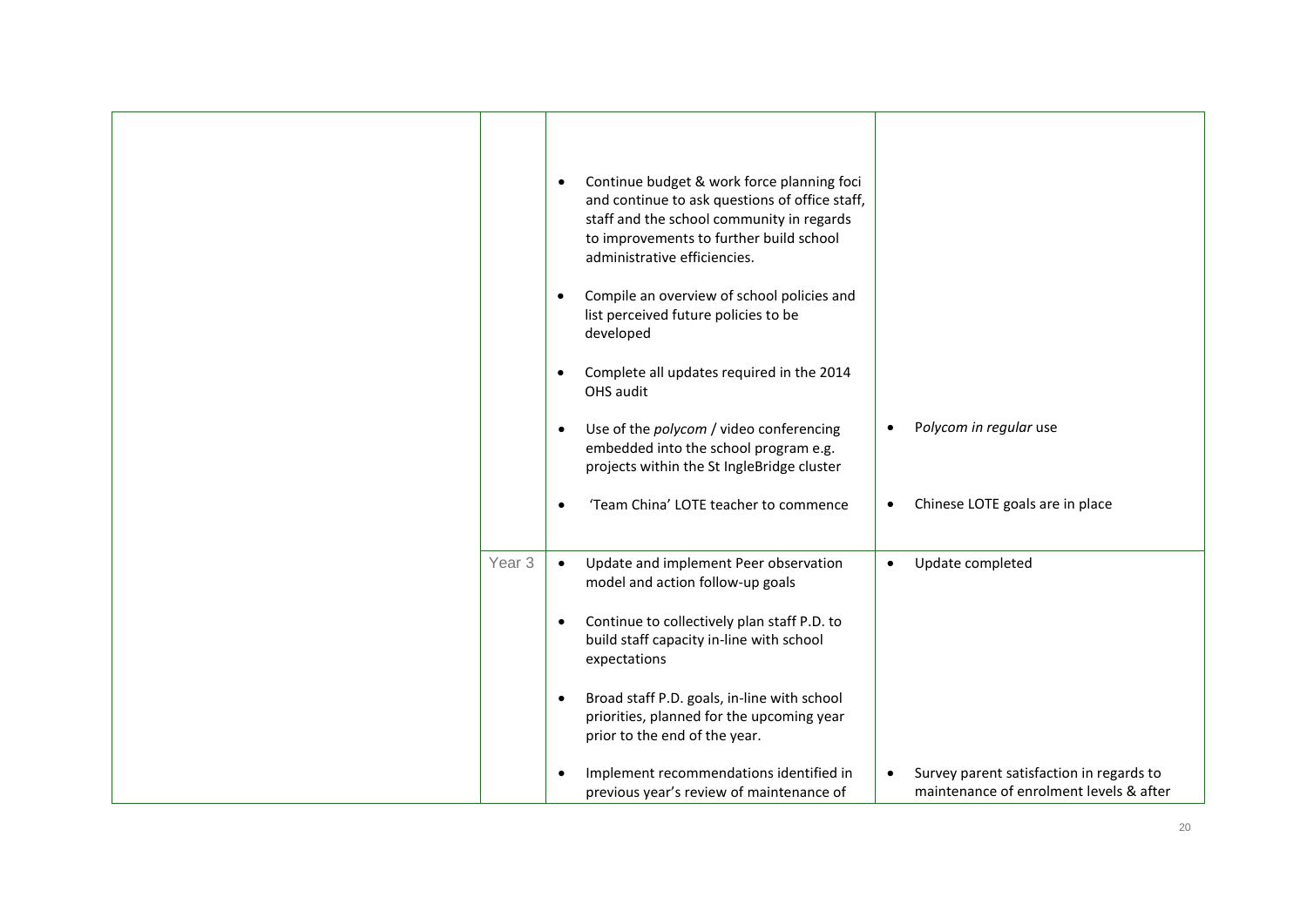| enrolment levels & after hours care of<br>students.                                                                                   | hours care of students.                                                |
|---------------------------------------------------------------------------------------------------------------------------------------|------------------------------------------------------------------------|
| Continue to explore areas to further<br>$\bullet$<br>improve school administrative efficiencies.                                      | Identified improvements achieved and<br>reported to school council.    |
| Develop required school policies as<br>$\bullet$<br>identified as missing in previous year's<br>school policy overview                | Identified school policies ratified by school<br>$\bullet$<br>council. |
| Embed all OHS procedures and practices as<br>$\bullet$<br>laid out in the OHS maintenance system.                                     | OHS procedures and practices are in place                              |
| Regular OHS reports to be an agenda item<br>$\bullet$<br>for school council meetings.                                                 |                                                                        |
| Continue to embed polycom / video<br>$\bullet$<br>conferencing into the school program                                                | Polycom/video conferencing goals in place                              |
| Plan for polycom / video conferencing<br>$\bullet$<br>program for 2018 outline and presented to<br>school council.                    |                                                                        |
| Continue to embed 'Team China' LOTE<br>$\bullet$<br>within the school.                                                                | Chinese LOTE goals are in place<br>$\bullet$                           |
| Feedback from the 'Team China' LOTE<br>$\bullet$<br>teacher sought in regards to progress and<br>improvements for the year to follow. |                                                                        |
|                                                                                                                                       |                                                                        |
|                                                                                                                                       |                                                                        |